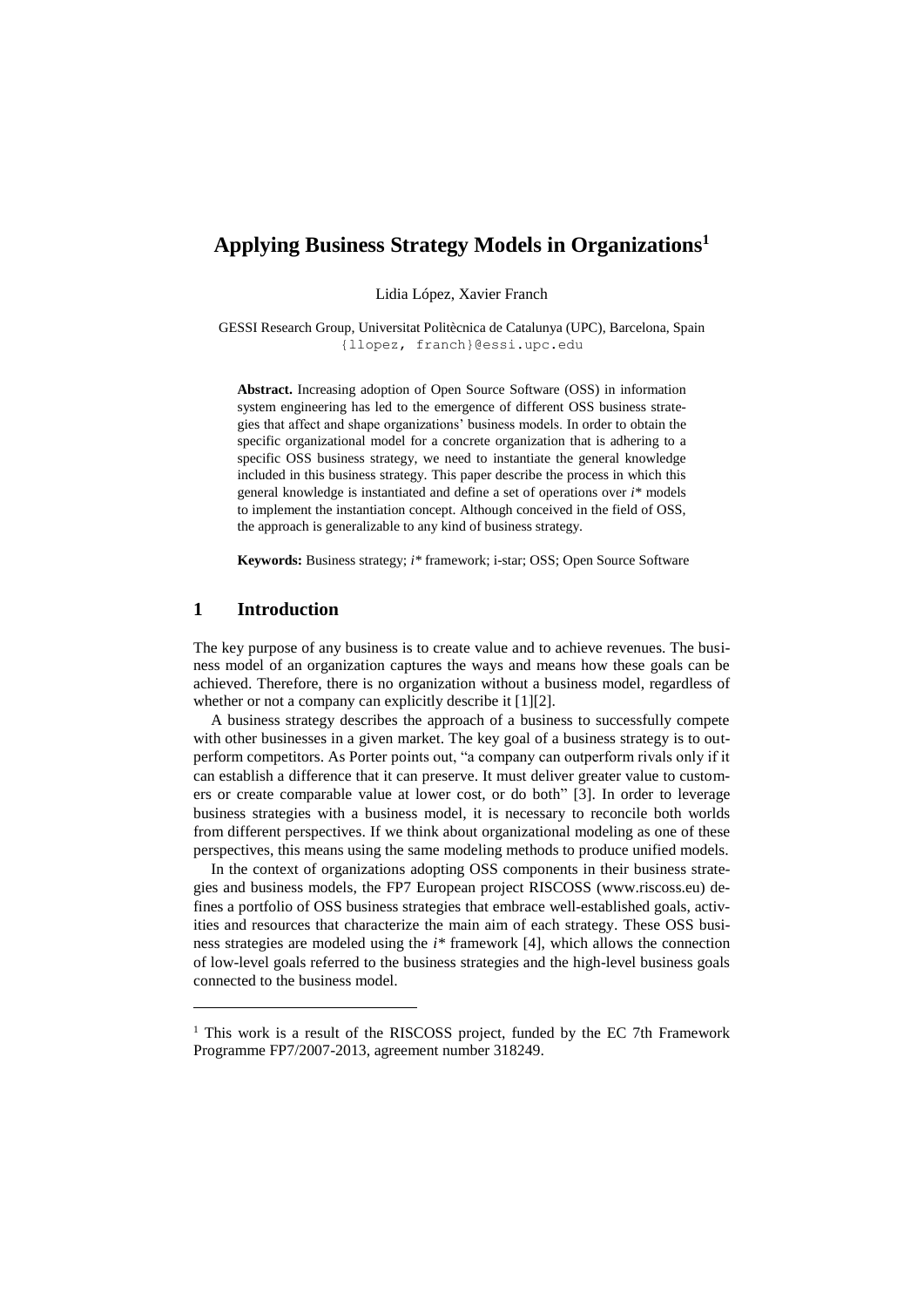In this paper, we are interested in how these business strategy models have to be adapted in order to be included in the organizational model. Once the applicability of one strategy in a given context is decided, its model can be instantiated with organization-dependent information to obtain the actual business strategy as applied in the organization, and linked to the business model.

The remainder of the paper is organized as follows. Section [2](#page-1-0) introduces the OSS business strategies used as a possible example of application in the context of OSS component adoption. Section [3](#page-1-1) develops the main contributions of the paper including the formal definition of the instantiation operations used to instantiate the business models. Last, Section [4](#page-5-0) provides conclusions and future work.

## <span id="page-1-0"></span>**2 OSS Business Strategies**

RISCOSS defines a portfolio of strategies depending on the degree of integration of the adopting organization in the community around the OSS component to be adopted. These strategies vary from organizations that only take the component without establishing any collaboration with the community (OSS Acquisition) to organizations that take the control of the community for their own business purposes (OSS takeover), including intermediate strategies where the company takes profit from the component supporting this development in some way (e.g. OSS Integration).

To illustrate the instantiation process that we present in this paper, we have chosen the simpler OSS business strategy that corresponds to the OSS Acquisition [\(Figure 1\)](#page-1-2).



**Figure 1: OSS Acquisition pattern.**

# <span id="page-1-2"></span><span id="page-1-1"></span>**3 Business Strategy Models in the Context of Organizations**

We include some annotations to the *i*<sup>\*</sup> models to identify which model elements are candidates to be instantiated and which information should be used to this aim. Then, instantiation will be a process of assigning concrete values to these model elements.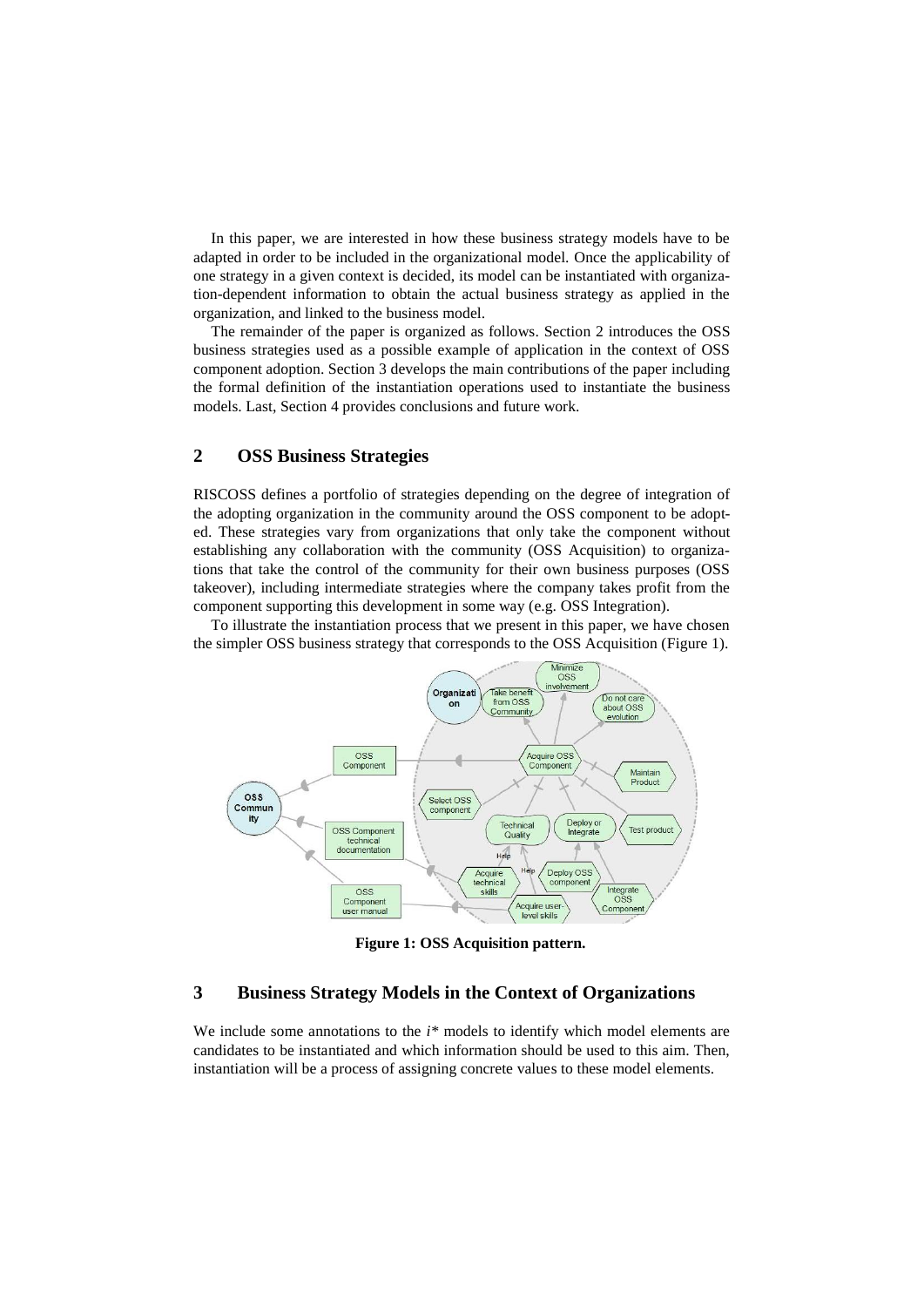#### **3.1 Instantiating Business Strategy Models**

[Figure 2](#page-2-0) shows what could be an excerpt of an organizational model, before applying an OSS business strategy model. The *i\** model shows how the company ACME produces the product Road Runner Locator (RR Locator) for its customers. It consists of an *i\** model with the high-level business goals and general activities of the adopter organization. The model reflects that the organization has made the decision of adopting an OSS component (a Geographical Information System) as a way to reduce costs following the OSS Acquisition strategy presented in the previous section<sup>2</sup>.



**Figure 2. Initial organizational model**

<span id="page-2-0"></span>The business model is complemented including the elements of the OSS Acquisition business strategy model [\(Figure 1\)](#page-1-2), as the decomposition to the task *Acquire GIS OSS Component,* and the missing actor *OSS Community* and dependencies *OSS Component*, *OSS Component technical documentation* and *OSS Component user manual* as shown in [Figure 3.](#page-2-1)



<span id="page-2-1"></span>**Figure 3. Organizational model with OSS Acquisition business model included**

 $\overline{a}$ 

<sup>2</sup> The way of the OSS business strategy is chosen is out of scope of this paper.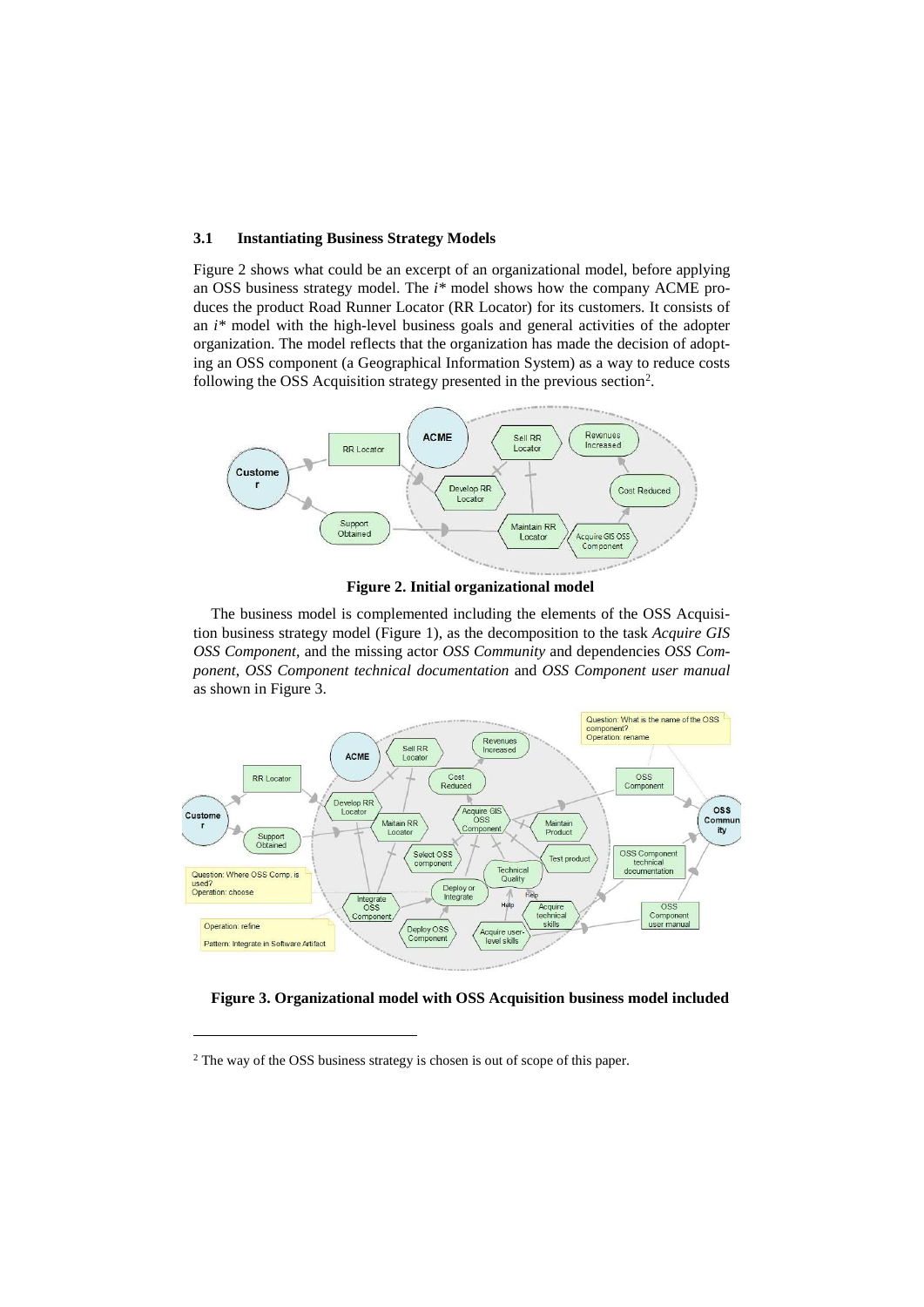The OSS business strategy models elements are annotated to indicate that they need some instantiations in order to consider the resulting model adapted to a certain organization. There are 3 kinds of annotations: 1) *rename*, used to give a concrete name to a generic name (e.g. what is the name of the OSS component to be adopted?); 2) *choose*, used to select among different options (e.g. will the OSS component be integrated or deployed); and 3) *refine*, used to mark an element as pending of further refinement (e.g. how will the OSS component be integrated into the product architecture?).

It is also worth to mention that the elements from the strategy business model may require tight integration with other parts of the model. [Figure 3](#page-2-1) shows how the task *Integrate OSS Component* is considered also a subtask of both *Develop RR Locator* and *Maintain RR Locator*.

Next, the part of the model coming the OSS Acquisition business model needs to be instantiated following the annotations. [Figure 4](#page-3-0) shows the result of instantiating the generic OSS Component by the *OSS GIS* (in the resource that represents the component and the community that produces it). Also the decision among integrate or deploy is made. Since integration (*Integrate OSS Component*) is chosen, the refinement of this task using further knowledge (e.g., we could have lower-level architectural integration models) should be undertaken next. This process of instantiation will be repeated until all the annotations are solved.



<span id="page-3-0"></span>**Figure 4. Instantiated model choosing the OSS Acquisition business strategy**

#### **3.2 Instantiation operations**

This section outlines the formal definition of the instantiation operations. We have used the formalization of *i\** presented in [5] as a basis of this definition. The general layout consists on defining elements as tuples of sub-elements and then functions with a meaningful name to obtain these sub-elements. In a nutshell, an *i\** model (*M*) contains actors (*A*), dependencies (*DL*) and dependums (*DP*). Actors contain intentional elements (*IE*s, of type: goals, softgoals, tasks and resources) connected by IE links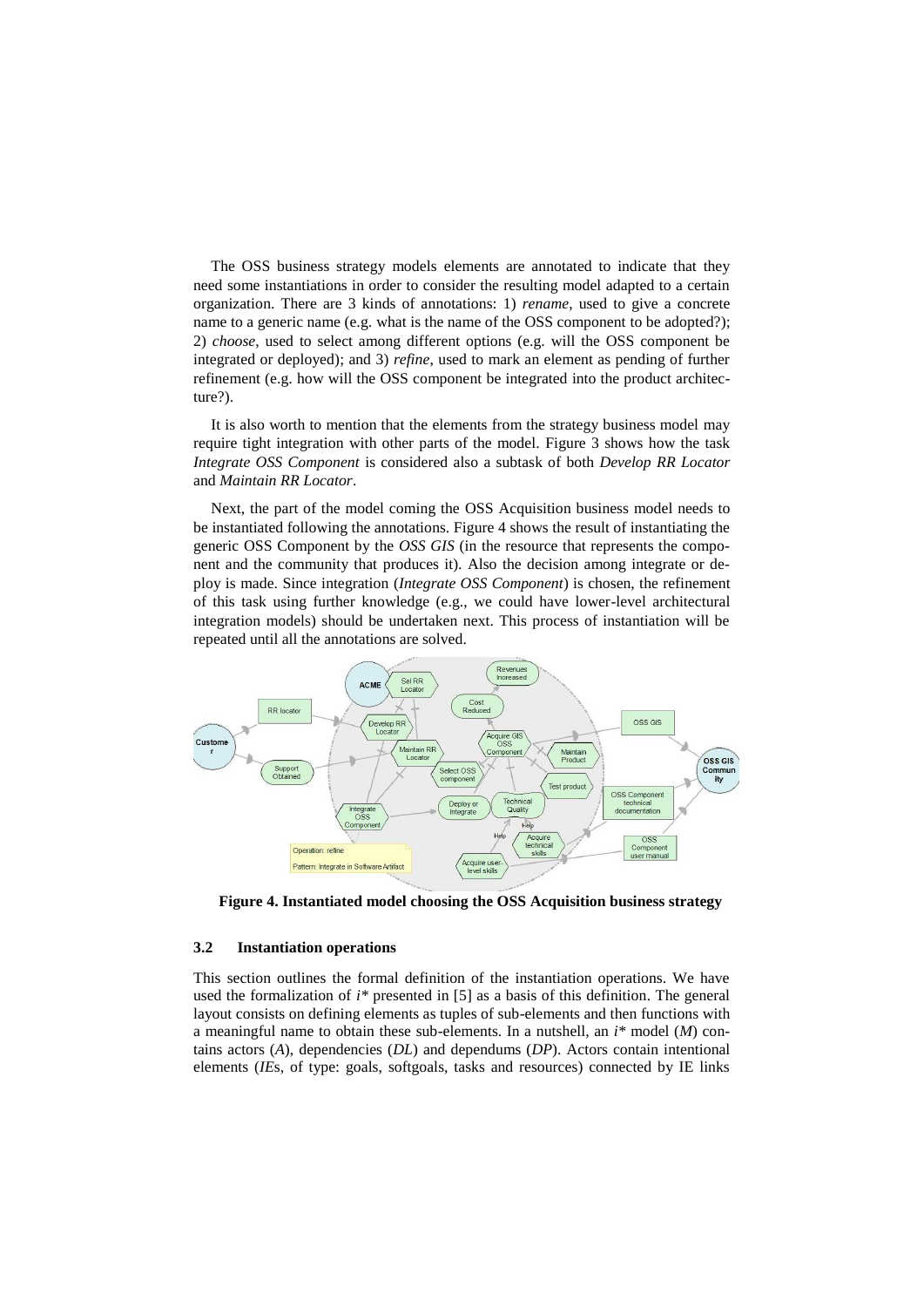(*IEL*) of different types. Dependencies connect actors and/or IEs inside them and have a dependum (that is also an IE). The elements are identified by their name  $(n_x)$ . An example of function to obtain sub-elements is actors(*M*), defined as actors(*M*) = *A*.

Considering: an *i*\* model  $M = (A, DL, DP)$ ; an actor  $a = (n_a, IE_a, IEL_a), a \in A$ ; an intentional element *ie* =  $(n_{ie}, t_{ie})$ ,  $t_{ie}$  being the type of intentional element,  $ie \in IE_a$ ; a dependency link  $dl = (dr, de, dm)$  with dependum  $dm = (n_{dm}, t_{dm})$ ,  $dl \in DL$ , Table 4 summarizes all the instantiation operations, whose complete definition cannot be included for space reasons. For renaming operations, *n* stands for the (non-empty) new name to be given to the renamed element. The new name cannot be already used by any existing element (see preconditions), e.g.  $actor(A, n) = \emptyset$  means that there is no actor named as *n* in the actor's set (*A*). *IE* stands for intentional element. *sources* represents the means to achieve an IE (means in a means-end or subtasks in a task-decomposition), *roots* return the roots of an actors' SR.

| <b>Preconditions</b>                     | Resulting $i^*$ model $M'$ defined as                                   |  |  |  |
|------------------------------------------|-------------------------------------------------------------------------|--|--|--|
| rename $Action(M, a, n)$                 |                                                                         |  |  |  |
| $actor(A, n) = \emptyset$                | $M'$ = substitute Actor(M, a, (n, IE <sub>a</sub> , IEL <sub>a</sub> )) |  |  |  |
| renameIE $(M, a, ie, n)$                 |                                                                         |  |  |  |
| intentionalElements(a, n) = $\emptyset$  | $M'$ = substituteIE(M, a, ie, (n, t <sub>ie</sub> ))                    |  |  |  |
| renameDependum(M, dl, n)                 |                                                                         |  |  |  |
|                                          | $M' = (A, DL\{dl\} \cup \{dl_{new}\}, DP \cup \{(n, t_{dm})\})$ where   |  |  |  |
|                                          | $dl_{new} = (dr, de, (n, t_{dm}))$                                      |  |  |  |
| chooselELinks(M, a, ie, IES)             |                                                                         |  |  |  |
| $IES \subseteq sources(ie, IEL_a)$       | $M'$ = substituteActor(Mdep-, a, b) where                               |  |  |  |
| $IES \neq \emptyset$ , at least one kept | $b = deleteIEDe composition(a, sources(ie, IELa) \langle IES \rangle$   |  |  |  |
|                                          | $Mdep = deleteDependencies(M, sources(ie, IELa) \setminus IES)$         |  |  |  |
| <i>refineIE</i> $(M, a, ie, ies, t, v)$  |                                                                         |  |  |  |
| $l = (ie_s, ie, t, v) \notin IEL$        | $M'$ = substituteActor(M, a, b) where                                   |  |  |  |
| $ies \notin roots(b)a$                   | $b = (n_a, I E_a \cup {ie_s}, I E L_a \cup {ie_s, ie, t, v)}, t_a)$     |  |  |  |
| <b>Additional functions</b>              |                                                                         |  |  |  |
| substituteActor(M, a, b)                 | Returns M' substituting actor $a$ in M by one $b$                       |  |  |  |
| substituteIE(M, a, ie, $(n, t)$ )        | Returns M' substituting the IE ie in a at M by $(n, t)$                 |  |  |  |
| deleteIEDecomposition(a,                 | Returns an actor removing the intentional elements IES                  |  |  |  |
| IES)                                     | from $a$ , and additionally removing dangling links                     |  |  |  |
| deleteDependencies(M, IES)               | Returns $M'$ deleting the dependencies connected to the set             |  |  |  |
|                                          | of intentional elements IES from M                                      |  |  |  |

|  | <b>Table 1. Instantiation operations</b> |  |
|--|------------------------------------------|--|
|  |                                          |  |

### **3.3 Tool support**

This model instantiation is partially implemented by the GoalModels tool, included in the platform developed by RISCOSS, developed in Java, that uses the *i\** mark-up iStarML [6] to store the models. This formatting language allows saving models textually, using XML specific tags and attributes to describe the different elements in the model. Although the primary focus of iStarML is model interchange, i.e. the provi